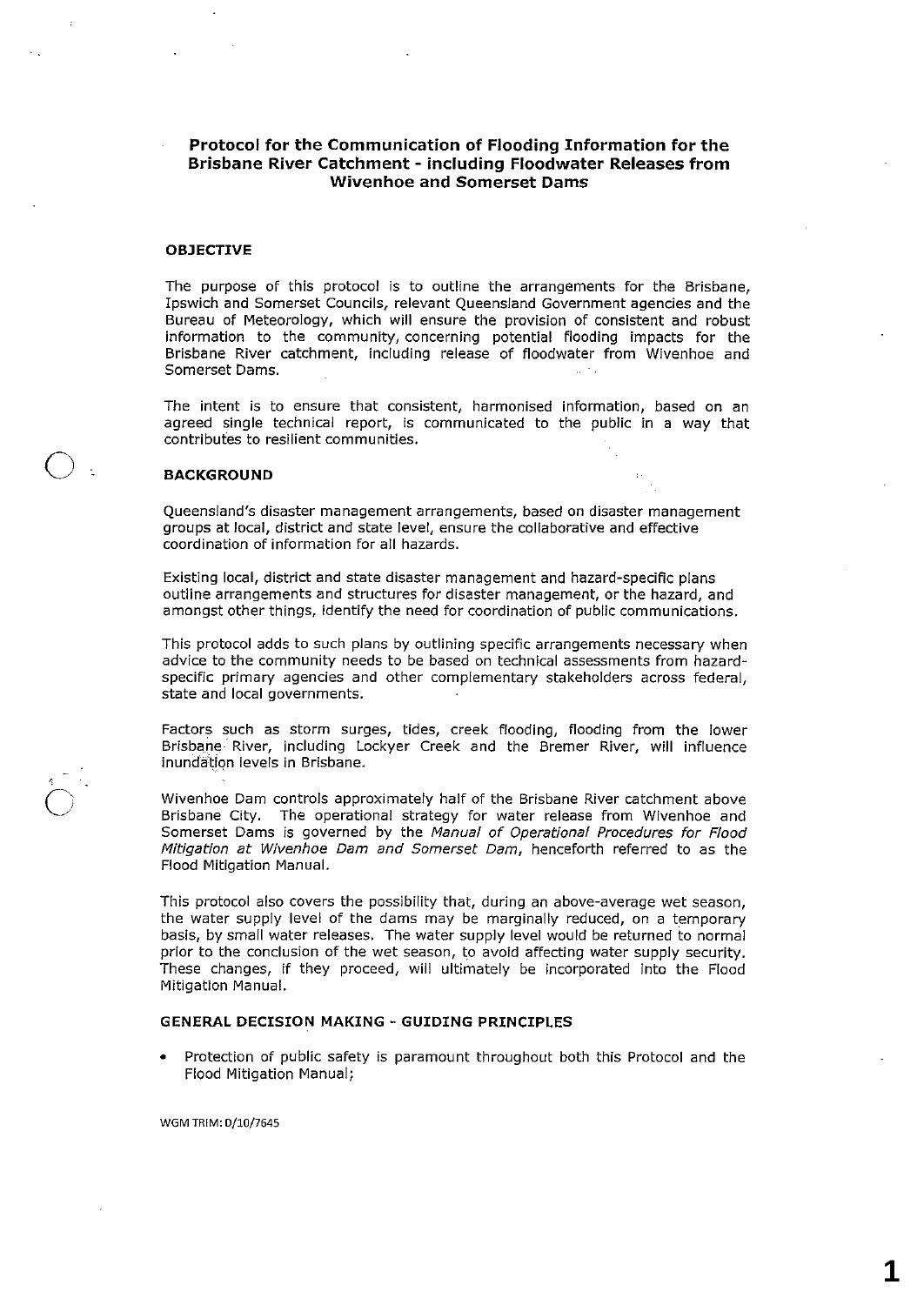- Impact on the community upstream or downstream is a legitimate consideration of any risk assessment;
- Regular and consistent communications within government and to the public, in relation to flooding impacts, are essential;
- Decision-making chains regarding the communications strategy and disaster management should remain flexible and highly responsive;
- The Flood Mitigation Manual is used to determine how Wivenhoe and Somerset Dams will be operated during flood events.
- This Protocol does not infringe the right of any party to issue information in line with their responsibilities.

### **PROCESS OF COMMUNICATION**

There are three stages in the process of communication:

- Monitoring and Assessment
- Briefing and Activation
- Public Communications

o

 $\overline{C}$ 

#### **Monitoring** and **Assessment**

Communications with the public on flooding information, including floodwater releases, are based on a continuous process of monitoring and technical assessment. The process is dynamic and evolves according to the event, but will normally contain the following steps: '.

- Routine monitoring of weather events and dam levels by relevant agencies via established systems and procedures;
- The Bureau of Meteorology (BoM) provides weather forecasts and warnings (e.g. Tropical Cyclone, Severe Weather, Severe Thunderstorm, Flood). In the event of heavy rain and runoff in the Wivenhoe and/or Somerset Dam catchments, BoM and the Queensland Bulk Water Supply Authority (Seqwater) discuss modelled inflows to Wivenhoe and/or Somerset Dam, and downstream flood levels.
- Councils monitor, to the extent that they are able, creek levels, local runoff and flash flooding, consult with BoM and Seqwater on other potential events upstream that may contribute to and aggravate the situation.
- Seqwater discusses and models implications of the inflows on the necessary floodwater release from Wivenhoe Dam and/or Somerset Dam. The floodwater release strategy is a balance between releasing the water quickly enough so that the flood storage capacity is available if another major rain event occurs, versus minimising downstream flooding impacts (human safety and property damage) from the releases.
- Seqwater calculates the floodwater releases according to dam levels and predicted weather events in accordance with the Flood Mitigation Manual. A fundamental principle is that all floodwater should be released from the dams within seven days of the flood event peaking in Wivenhoe or Somerset Dam. This ensures the dams can cope with closely spaced major rain events.
- Seqwater shares predicted floodwater releases with BoM and with the Councils.
- Councils with the ability to monitor flooding share information on the status of

#### WGM TRIM: 0/10/7645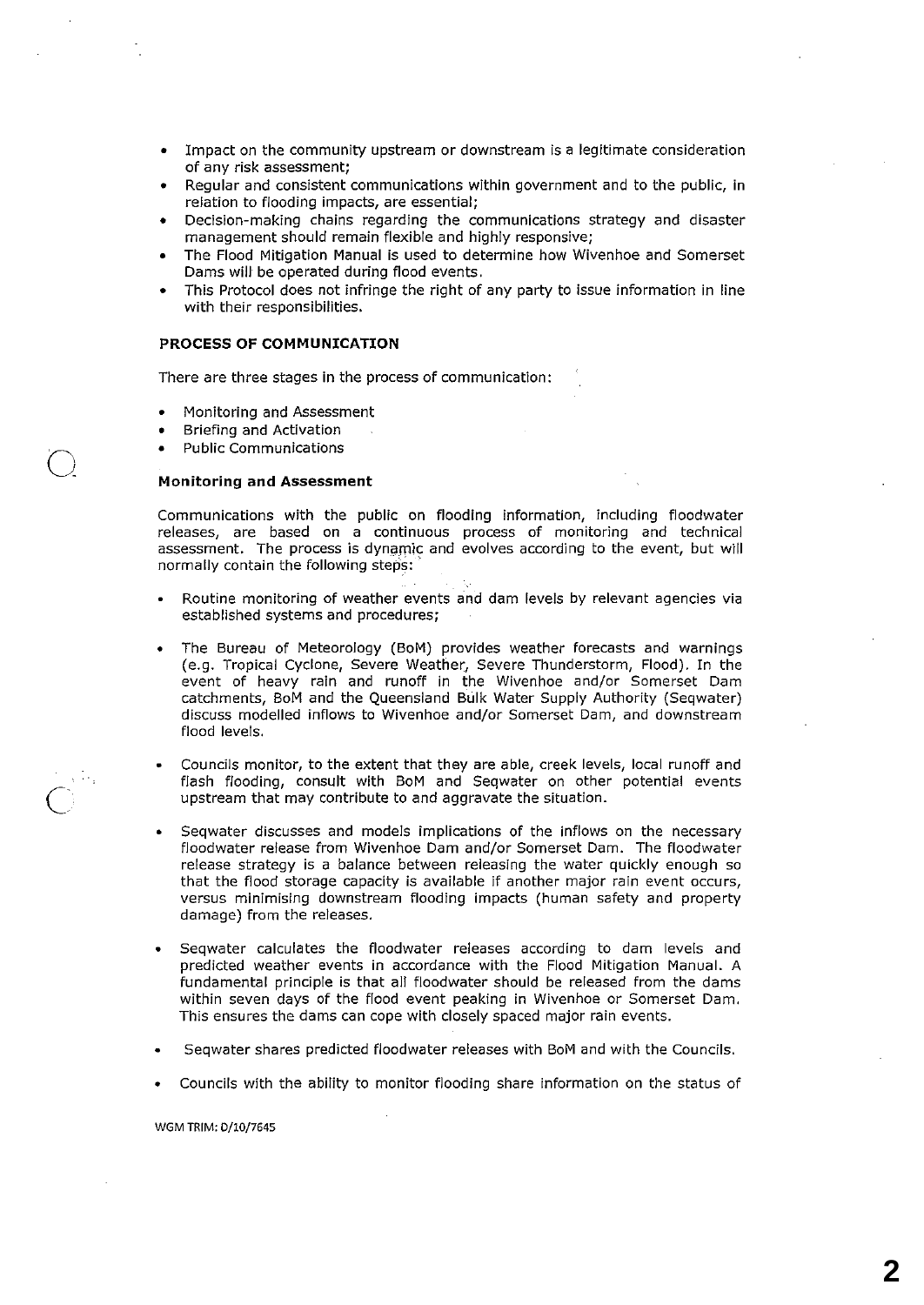the Brisbane River catchment and its river systems with each other, BoM, Seqwater.

- BoM undertakes modelling of the Brisbane River catchment and its river systems using Seqwater advice of actual and projected Wivenhoe Dam and/or Somerset Dam releases when these are occurring, or are expected to occur.
- BoM participates in technical discussions with Seqwater, Brisbane City Council, Ipswich City Council and Somerset Regional Council as necessary, to share modelling results. The discussions aim to establish a technical agreement on the flood situation, on which public communications should be based.
- Councils with the necessary resources and expertise undertake modelling, form predictions, identify flood inundation areas and assess impacts for their communities, and regularly share this information with all relevant parties. Councils without the necessary resources and expertise will rely on information from other agencies to complete the impact assessment for their communities.

During this continuous process, it may become apparent to either BoM, local *governments* or Seqwater that the situation is. likely to result in public safety issues.

These public safety issues may arise from a decision to release floodwater, a significant change in the severity and scope pf the event, or a pre-agreed triggerpoint being reached.

Any of the agencies may initiate the public communications process and engage with the disaster management arrangements as appropriate.

The trigger points for commencing public communication of flooding information are defined according to an agency's responsibilities.

The initiating agency will instigate a technical staff teleconference. Decisions from the teleconference will be distributed to senior management and media representatives of each agency.

In these circumstances all agencies agree that technical advice will form the basis of public communications messages.

- In *every* case of floodwater release from Wivenhoe or Somerset Dam, Seqwater coordinates the completion of the Technical Situation Report - TSR (Appendix C) and provides the Report to the SEQ Water Grid Manager (according to their Emergency Response Plan), and to relevant local governments.
- In other circumstances where a formal technical statement would enhance clarity, the local or state agency initiating the public communication of flooding information will pull together relevant information from other agencies in the form of a TSR. If initiated, the TSR should be circulated to all parties.

#### **Briefing and Activation**

 $\overrightarrow{O}$ 

 $\bigodot$ 

If public safety is considered to be at risk, consideration will be given to the activation of the disaster management arrangements, if not already activated.

- 1. Councils will consider activating their Local Disaster Management Groups (LDMGs);
- 2. LDMGs will inform the relevant District Disaster Coordinators (DDCs);

WGM TRIM: 0/10/7645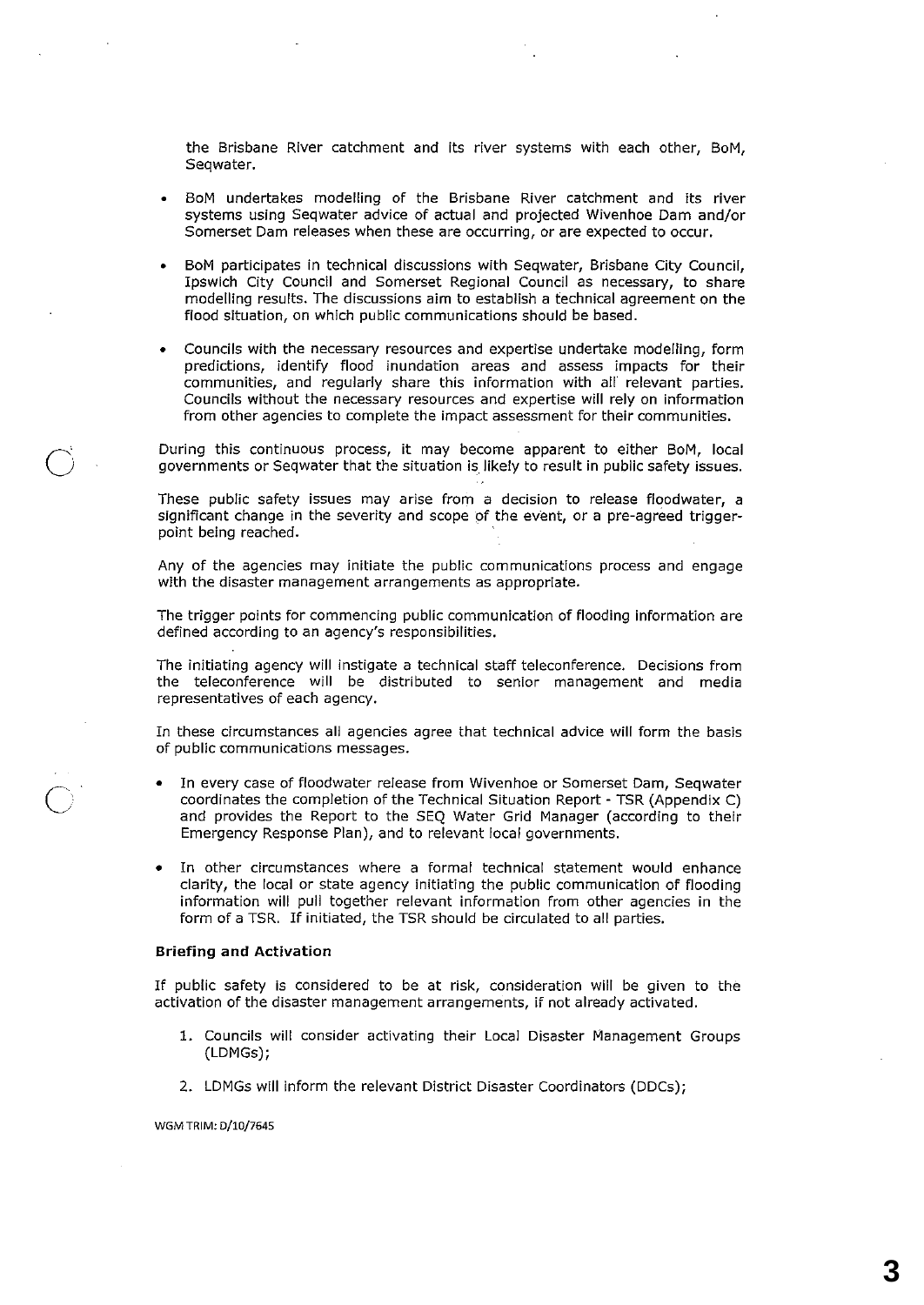- 3. The Queensland Police Service (QPS) will consider initiating disaster management actions as provided for under the Disaster Management Act 2003;
- 4. In the case of floodwater release:
	- (a) the SEQ Water Grid Manager will alert the Director-General (DG) of the Department of Community Safety (DCS), DG Department of Environment and Resource Management (DERM), and the local governments
	- Cb) DG DCS will inform the DG of the Department of Premier and Cabinet (DPC) - the Chair of the State Disaster Management Group (SDMG) and will activate the State Disaster Coordination Centre (SDCC). DG DCS will also inform the Minister for Police, Corrective Services and Emergency Services
	- (c) DG DERM will inform the Minister for Natural Resources, Mines and Energy
	- (d) DG DPC will inform the Premier;
- 5. In the case of an extreme event, .the Crisis Communications Network, chaired by DPC, may be activated at the direction of the SDMG Chair to coordinate public messaging from BoM, Seqwater, SEQ Water Grid Manager, QPS, relevant Councils and DCS as per this protocol;
- 6. In the case of a non-disaster, public communications will be in accordance with existing arrangements, supported, where appropriate, by this protocol.

### Public Communications Issues

Q.

 $\overline{C}$ 

Each agency has its own responsibilities to ·issue information commensurate with their role without prior approvals. The obligation under this protocol is to share that information with other agencies and operate in a fully consultative process to ensure consistent public information.

The BoM, Local Governments and relevant State Government agencies agree to maintain continual discussions, to ensure that conflicting information is not released to the public at any time. Genuine efforts should be made to ensure consistency by basing public communications on technical reports. Inter-agency consultation should not cause delays in the issuance of public warnings. All agencies agree to exchange public communications at time of release. No power of veto to any organisation is implied under this protocol.

Harmonised public communications messages will be released from the following agencies:

- Bureau of Meteorology concentrating on Flood Warnings which are widely disseminated to the BoM website, agencies and the media. BoM also participates in media (radio, television, newspaper) interviews to provide factual information regarding observed and forecast weather conditions, rainfalls and water levels;
- Local Governments / Local Disaster Management Groups concentrating on the effects of weather related events and safety for their local communities and residents, and the impacts on councils' assets. Local governments have primacy of public communications within their community. Community service

WGM TRIM: D/10/7645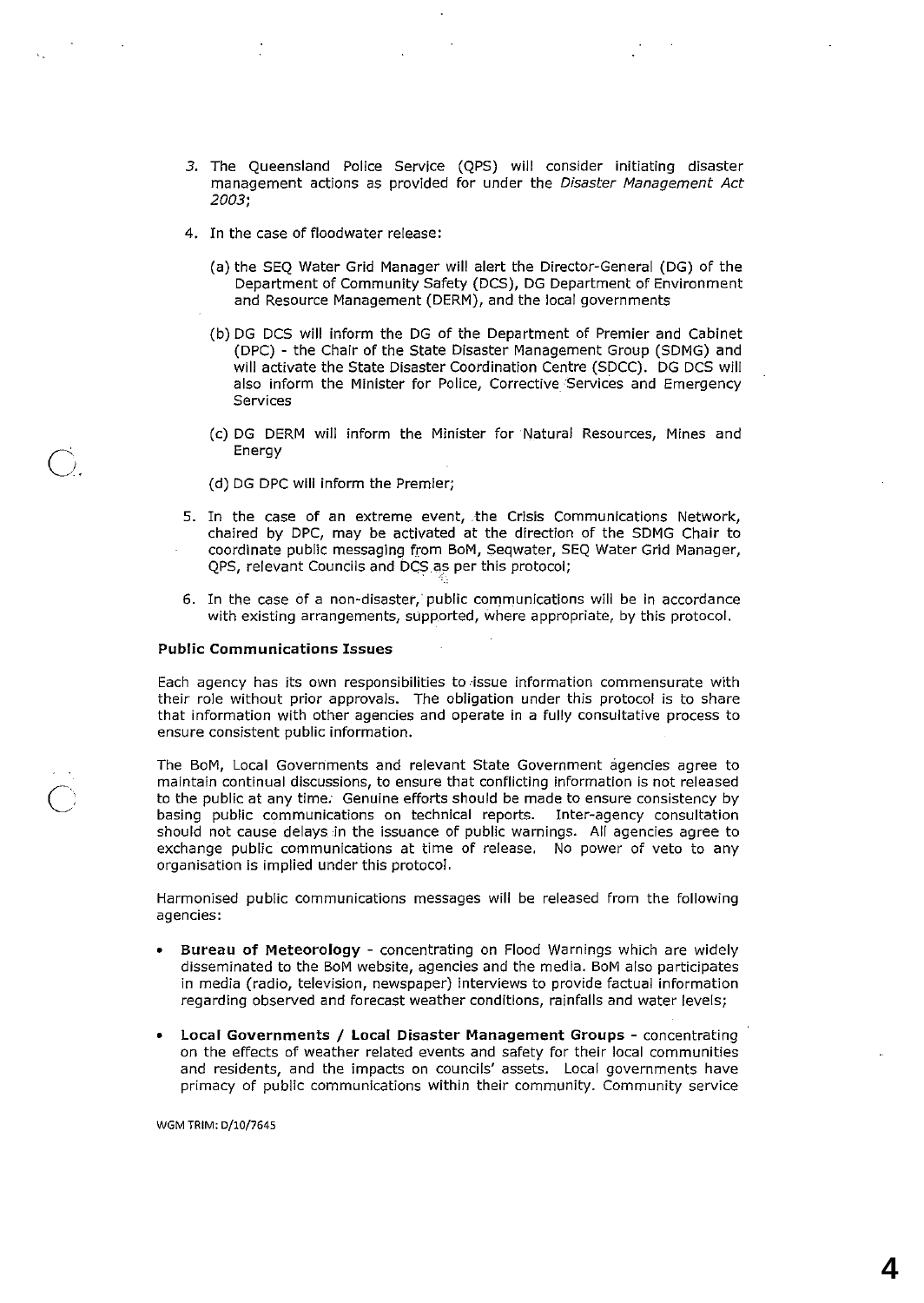announcements from local governments will be shared with the relevant agencies, prior to public release if time allows;

• SEQ Water Grid Manager - if floodwater releases from Wivenhoe and Somerset dams are involved, the SEQ Water Grid Manager concentrates on the communication aspects of release timings and duration of effects as the State's lead communication agency on floodwater release. Seqwater operational staff are to ensure that technical information is communicated to the SEQ Water Grid Emergency Response Team (if activated), the SEQ Water Grid Communications Unit and relevant local governments.

If necessary these will be augmented by:

- Queensland Police Service concentrating on specific community safety messaging during operations;
- Department of Community Safety concentrating on general safety matters regarding flooding;
- Department of Premier and Cabinet (extreme events only) concentrating on consistent messages to media and agencies concerned.

Event-specific information will be released to the public as frequently as required by the severity and scope of the event. Timings of media releases will be dependent on the event, guided by the frequency of technical reports and may range from once a day to once an hour.

In the case of floodwater release from Wivenhoe and/or Somerset Dam, SEQ Water Grid Communications Unit will centrally track all communications and ensure they are shared. The unit will liaise with the following or their representatives over pubic safety messages:

**• BoM;** 

 $\bigcirc$ .

 $\overline{C}$ 

- **Seqwater;**
- Councils' Media Directors;
- QPS Media Director; and
- DCS Media Director.

#### Questions from the Public

All questions from the public should be directed to the relevant local government in the first instance. Questions expressly relating to the event should be directed to the hazard-specific primary agency. Any questions relating to the release of floodwater should be directed to the SEQ Water Grid Communications Unit. Any queries about disaster management should be addressed by the relevant local and district disaster management groups.

#### Protocol Maintenance

This protocol will be reviewed annually by agencies involved and exercised, during non-operational season, under DDMG arrangements.

The protocol should provide for a review after each event of what worked and could be improved for management of future events, to be led by DCS.

WGM TRIM: D/10/7645

**5**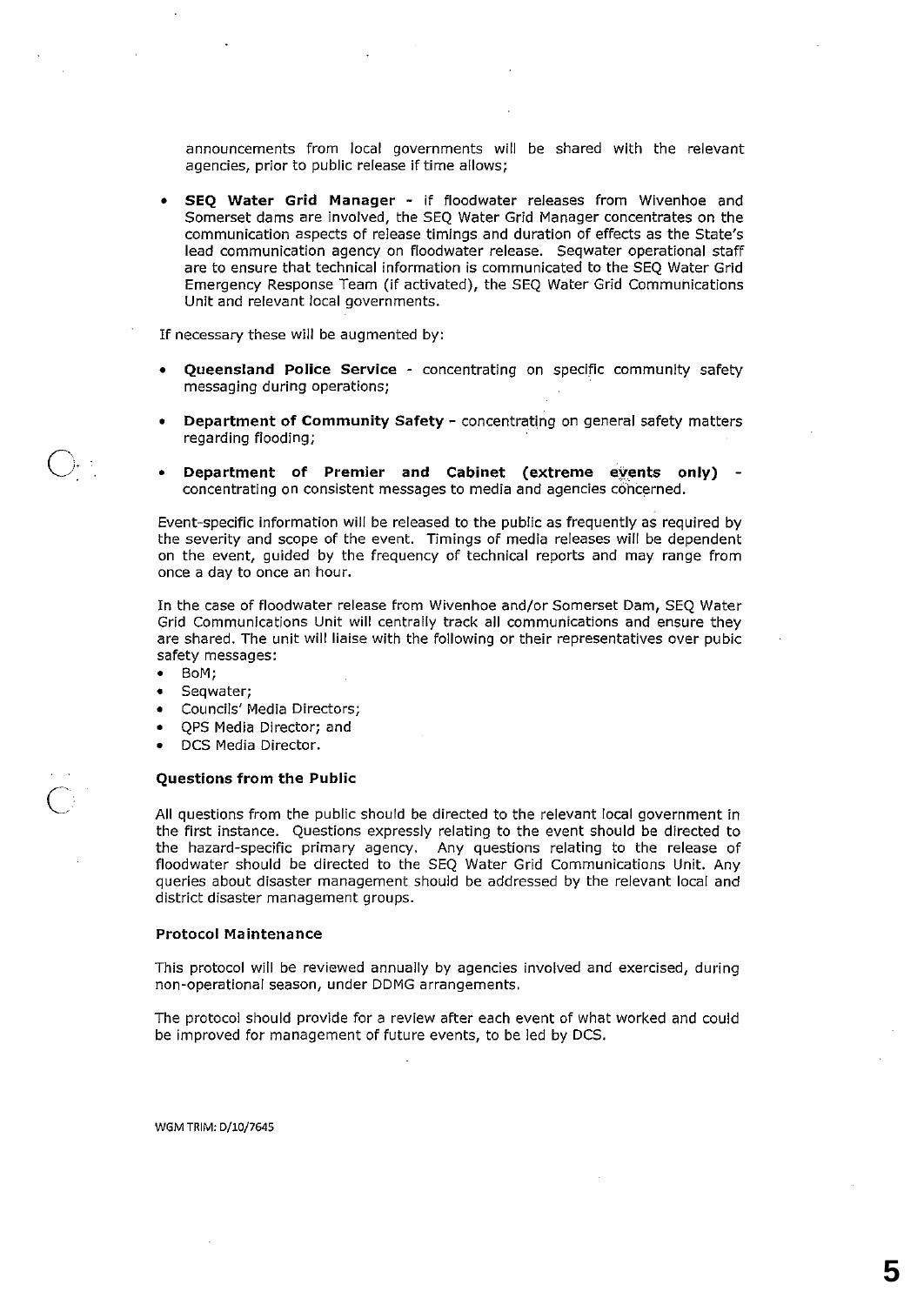o

 $\bigcirc$ 



## Communications process for the release of floodwater from Wivenhoe and Somerset Dams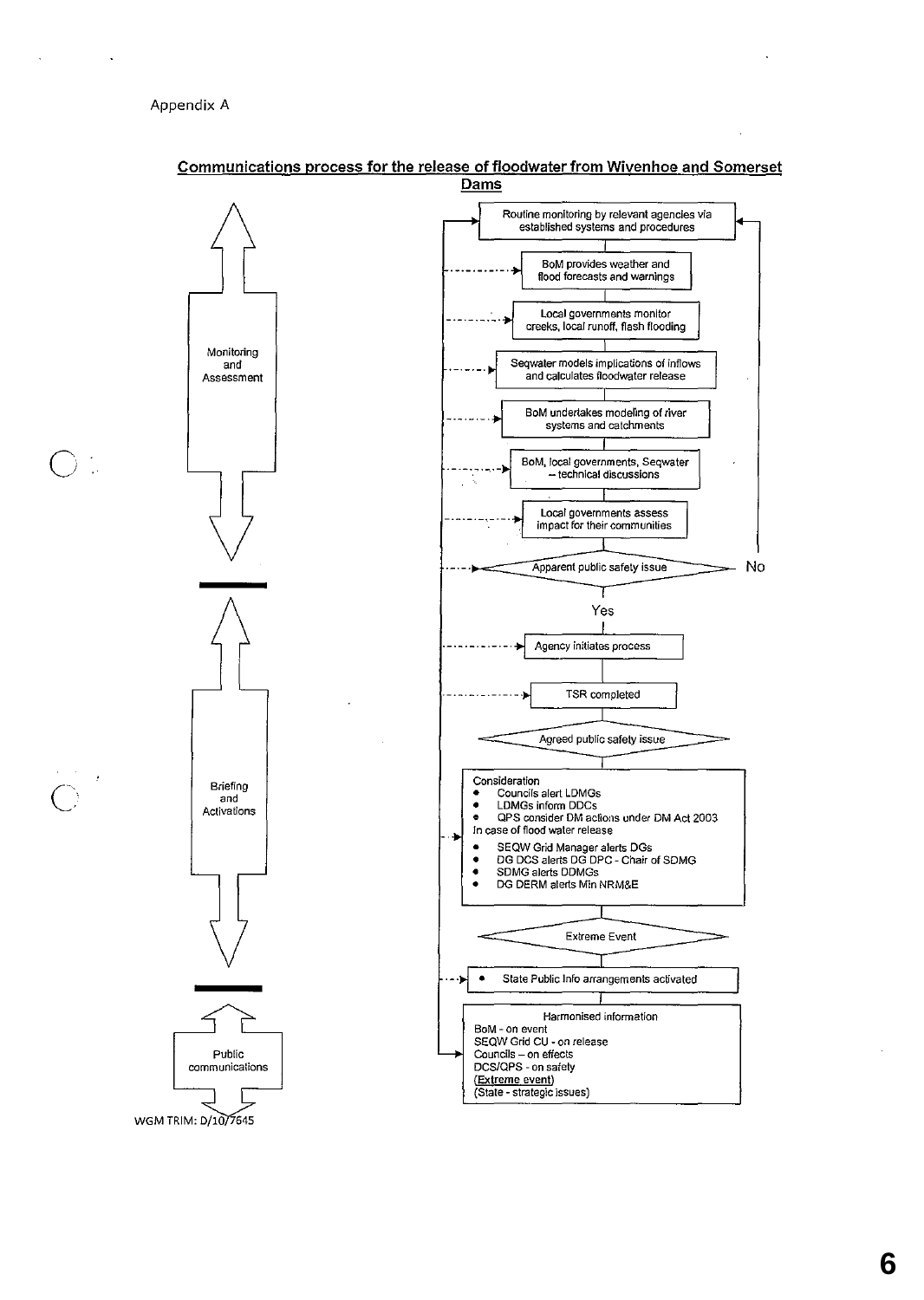## Appendix B

 $\overline{O}$ 

 $\bigcirc$ 

### **ROLES AND RESPONSIBILITIES**

The Bureau of Meteorology (BoM) is the agency responsible for issuing flood warnings for the Brisbane River and its major tributaries. These, when required, include rainfall forecasts for the Brisbane catchment and predicted river heights for Brisbane City, Ipswich, Jindalee and Moggill according to established procedures.

River height predictions are agreed in consultation with Seqwater, Brisbane City Council (BCC), Ipswich City Council (ICC) and Somerset Regional Council (SRC), as required.

• Queensland **Bulk** Water Supply Authority (Segwater) operates Wivenhoe and Somerset Dams in accordance with the Flood Mitigation Manual. It provides dam outflow information to BoM, to allow the development of..Flood Warnings and to local authorities, to assist them in quantifying likely impacts within their areas.

It informs BoM and other agencies on the status of dams, arid actual and projected releases from Wivenhoe and Somerset dams. It consults BoM: Tegarding inflows to Wivenhoe and Somerset dams and expected flood heights along the Brisbane River downstream of Wivenhoe Dam. .

Seqwater initiates proposed reviews or updates to the Flood Mitigation Manual, undertaking consultation with Councils and other stakeholders. Seqwater coordinates the production of the TSRs relating to floodwater releases from the Wivenhoe and Somerset dams.

- Brisbane City Council (BCC). Ipswich City Council (ICC) and Somerset Regional Council (SRC) distribute consistent, detailed local flood level information, both to their respective operational units, their senior management and their broader communities. This should include the interpretation of BoM flood warnings and river height forecasts into expected areas and depths of inundation. Councils are responsible for activating their respective Local Disaster Management Groups (LDMGs), which then undertake the disaster management responsibility for response in the community.
- Department of Environment and Resource Management (DERM) consults with the stakeholders prior to the approval of any updates to the Flood Mitigation Manual. DERM also approves any necessary variations to the strategies in the manual if required during the course of a flood event.
- Queensland Police Service (QPS) assumes a legislative role, as per the disaster management system, to provide disaster management at a district level during an event, including provision of necessary community advice for public safety.
- **Emergency Management Queensland (EMQ)** provides support and general community safety advice on flooding issues, during non-operational times.
- SEQ Water Grid Manager in the case of floodwater release alerts the Director-General (DG) of the Department of Community Safety (DCS), DG Department of Environment and Resource Management (DERM), and the local governments.
- SEQ Water Grid Communications Unit tracks the general harmonisation, but not specific detail of public messaging relating to floodwater releases, with BoM, SEQ Water Grid, Councils and DCS, as required. It does this by ensuring that each agency understands the extent of the release and that there is a general consensus as to the level of potential impacts.

**7**

WGM TRIM: D/1O/7645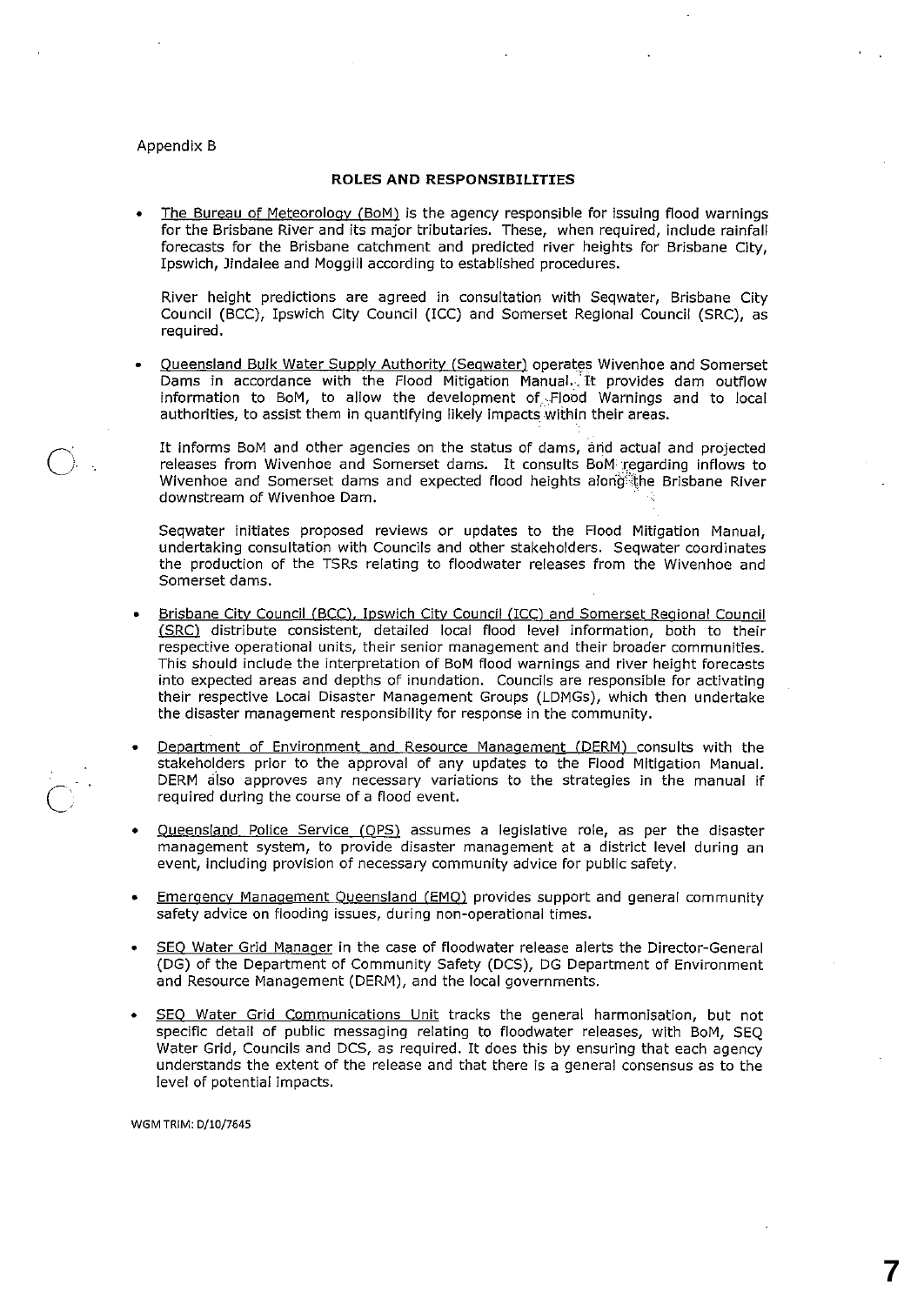### Appendix C

o

## **TECHNICAL SITUATION REPORT**

| --<br>.<br><b>STATISTICS</b>                                                                                                                                                                                                         |                   | $\sim$                   |
|--------------------------------------------------------------------------------------------------------------------------------------------------------------------------------------------------------------------------------------|-------------------|--------------------------|
| <b>TSR Number</b>                                                                                                                                                                                                                    | Date of TSR       | Time of TSR <sup>.</sup> |
|                                                                                                                                                                                                                                      |                   |                          |
|                                                                                                                                                                                                                                      |                   |                          |
| <b>Contract of the Contract of the Contract of the Contract of the Contract of the Contract of the Contract of the Contract of the Contract of the Contract of the Contract of the Contract of the Contract of the Contract of t</b> | month of the pro- |                          |

This report is as at the time of assessment, and may quickly become out of date, depending on the current events. It relies on timely information provided by Seqwater, BoM and Councils. A reply will be required by a specified time and if not received by that time no information will be included. **If** any information is not provided, the section will remain blank. There will be no follow up requests.

Each authority will provide an email and telephone contact for all communications. If an event escalates, there may be less time to respond or it may not be possible to respond to requests.

**In** floodwater releases Seqwater will email advices on releases to the organisations email address provided. Once a flood event is initiated, at any time a Council or agency can contact Seqwater to discuss if they have a serious concern regarding the information on releases provided. This would normally be by phone and followed by email. However, the ability to respond to any queries depends on the event. The frequency of advices will depend on the severity of the event and the needs of each agency.

Seqwater will also request at that time, a situation assessment from each agency as per details outlined in this document. Each agency will then email in return the requested information if possible or advice that it has not changed. If it is.not received within the specified timeframe, it is assumed it is not being provided.

#### WGM TRIM: 0/10/7645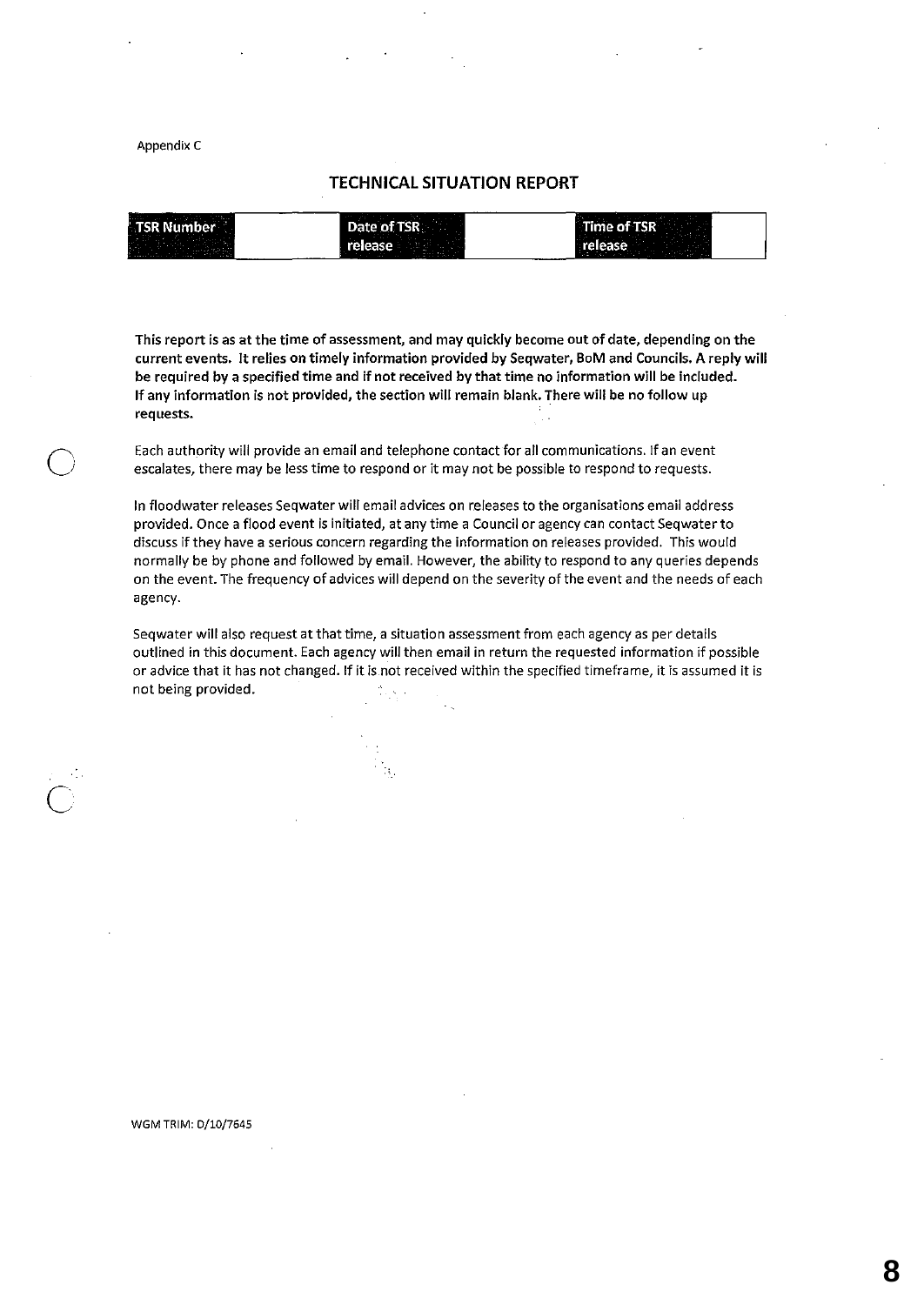# Seqwater status of inflows and dam operations

*(to include information on the current and/or predicted levels of Somerset ond Wivenhoe Dams and the probable or planned release strategy with assessment as governed under the Manual of Operational Procedures for Flood Mitigation at Wivenhoe Dam and Somerset Dam)* 

This is Seqwater's status report on the dam levels, probable inflows and planned releases.

..................

J.

o

 $\overline{C}$ 

This has been supplied to BCC on ..... ICCon .... . SRC on .....

Issues raised by Councils were .....

Actions taken were .....

| ,,,,,,,,,,,,,,,,,,,<br>$\sim$ or neutron $\sim$          |
|----------------------------------------------------------|
| Officer position title $\,$<br>Seqwater Technical O<br>. |
|                                                          |

## BoM assessment

*(consisting of references* to *latest Flood Warning for the Brisbane River and other relevant Bureau forecasts and warnings (e.g. weather/rain forecasts, Tropical Cyclone Warning etc) and other updates/comments* if *needed)* 

BoM is to provide either a copy of, or links to, their current information and other updates or comments if needed. This will be their current set of warnings and may be updated or changed at any **time.** 

| _____<br>.                        |  |
|-----------------------------------|--|
|                                   |  |
| the property and property of<br>. |  |